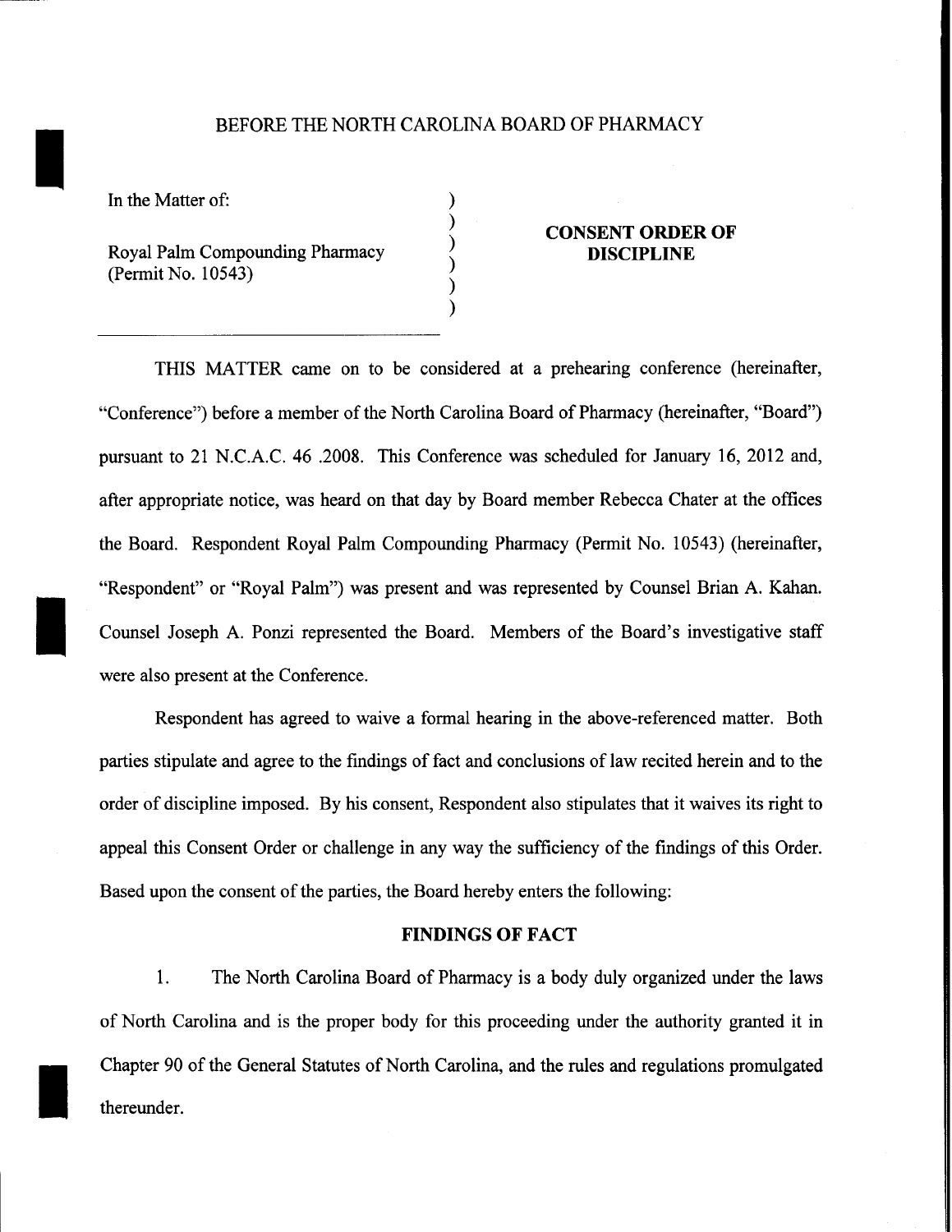2. Respondent is the holder of Permit No. 10543 from the Board, and located 117 South State Road 7, Suite 201, Wellington, Florida. Respondent's out-of-state permit was issued on May 17, 2010. Respondent is and was, at all relevant times referenced to herein, subject to the rules and regulations of the North Carolina Board of Pharmacy and the laws of the State of North Carolina.

I

I

I

3. Before its out-of-state permit was issued, Royal Palm dispensed and shipped at least thirteen prescriptions into the State of North Carolina without a permit.

4. Between approximately April 2010 and July 2010, on at least five occasions, Royal Palm sold compounded medications directly to physicians in North Carolina under circumstances in which Royal Palm knew or should have known that the physicians would resell the medications to the patients.

5. Between approximately April 2010 and September 2010, on at least nineteen occasions, Royal Palm sold compounded medications to patients in North Carolina prescribed by physicians in other states. In addition, Royal Palm filled ten prescriptions by Dr. David Kalin, a Florida physician, for patients in eight states other than Florida. Likewise, Royal Palm filled 30 prescriptions by Dr. John Crisler, a Michigan physician, for patients in 11 states and provinces other than Michigan. Royal Palm required the prescribing physicians to sign blanket unnotarized physician statements stating that the physician would not send Royal Palm prescriptions without performing a physical examination of the patient. Nevertheless, under the circumstances, Royal Palm knew or should have known that the prescriptions were issued without a physical examination of the patients and in the absence of prior prescriber-patient relationships.

2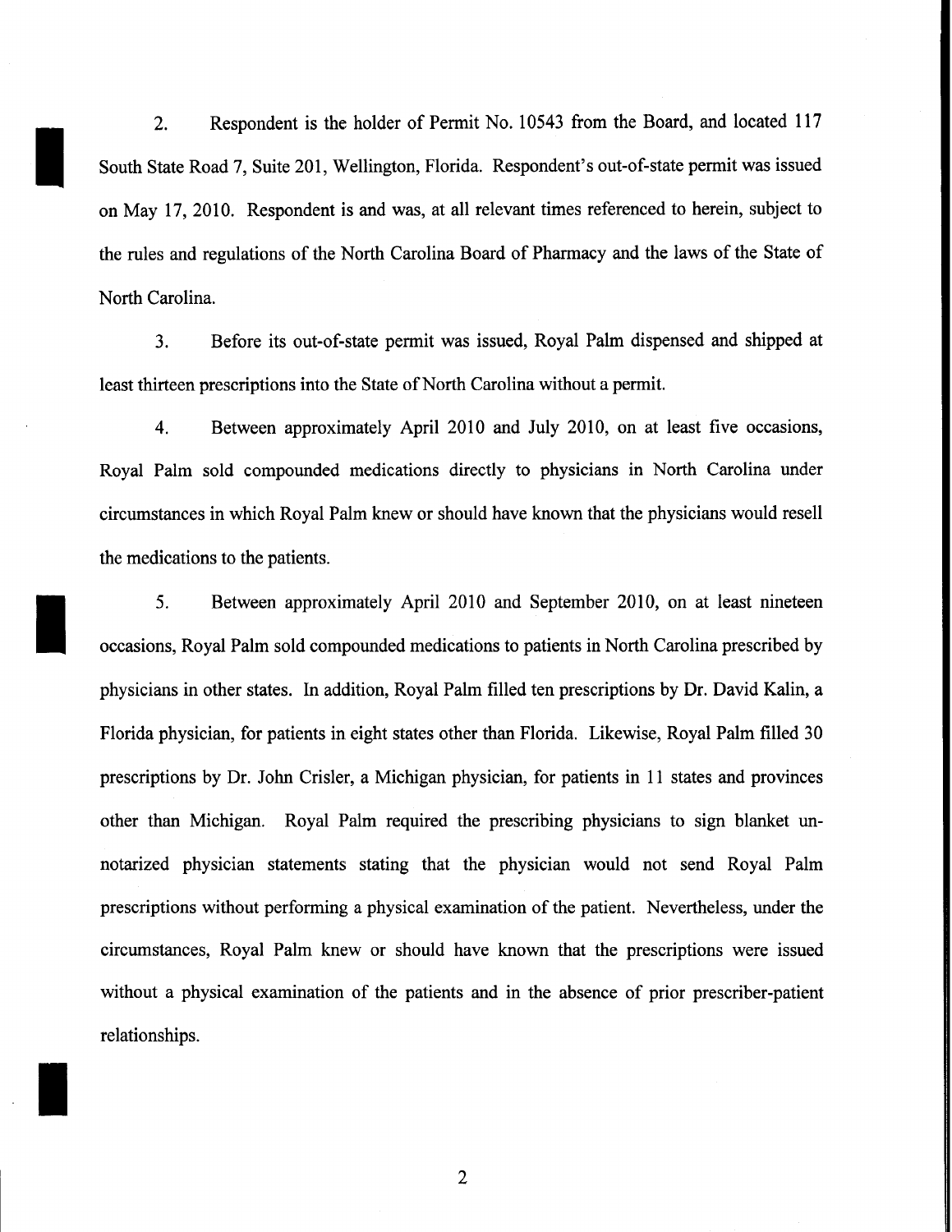**CONCLUSIONS OF LAW** 1. All parties are properly before the Board, and the Board has jurisdiction over Respondent and the subject matter of this proceeding.

2. Respondent's conduct, as set out in the findings of fact above, constitutes grounds for discipline pursuant to N.C. Gen. Stat. § 90-85.38 because Respondent's acts were in violation ofN.C. Gen. Stat. §§ 90-85.21A, 90-85.21(b), 90-85.38(b), 90-85.40(b) and (f); 21 N.C.A.C. 46 .1601(e), 46 .1607(d) and (h)(4), 46 .1805, 46 .1810(1), and 46 .2301.

Based upon the foregoing, and with the consent of the parties, IT IS THEREFORE ORDERED that the permit of Respondent Royal Palm, Permit No. 10543, is hereby SUSPENDED indefinitely. Of that suspension, thirty (30) days shall be served as an active suspension to be served consecutively, commencing within 30 days of the date that the Executive Director executes this Order after Board approval, with Respondent to notify the Executive Director in writing and return its permit in advance of service of the suspension. The active suspension shall commence on a Monday at 12:01 a.m. and run for 30 full, consecutive 24-hour days.

The remaining period of the suspension shall be stayed for ten  $(10)$  years from the date that this Order is accepted by the Board, upon the following conditions:

1. Respondent shall violate no laws governing the practice of pharmacy or the distribution of drugs; and

2. Respondent shall violate no rules or regulations of the Board.

If Respondent fails to comply with any terms or conditions of this Order, Respondent may be subject to additional disciplinary action by the Board.

3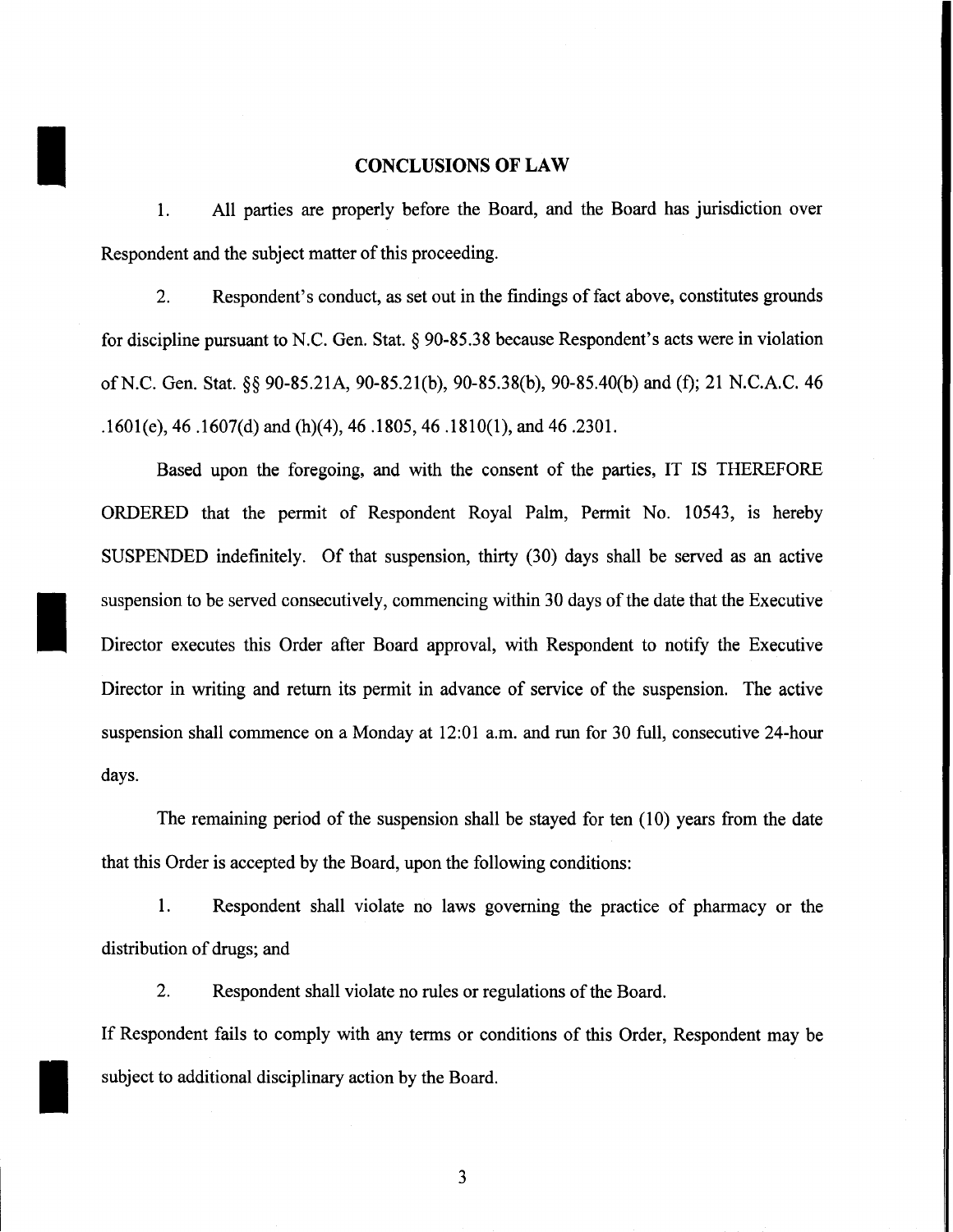This the  $2!^{x}$  day of January, 2012.

NORTH CAROLINA BOARD OF PHARMACY  $\sqrt{By}$ Jay W Campbell, IV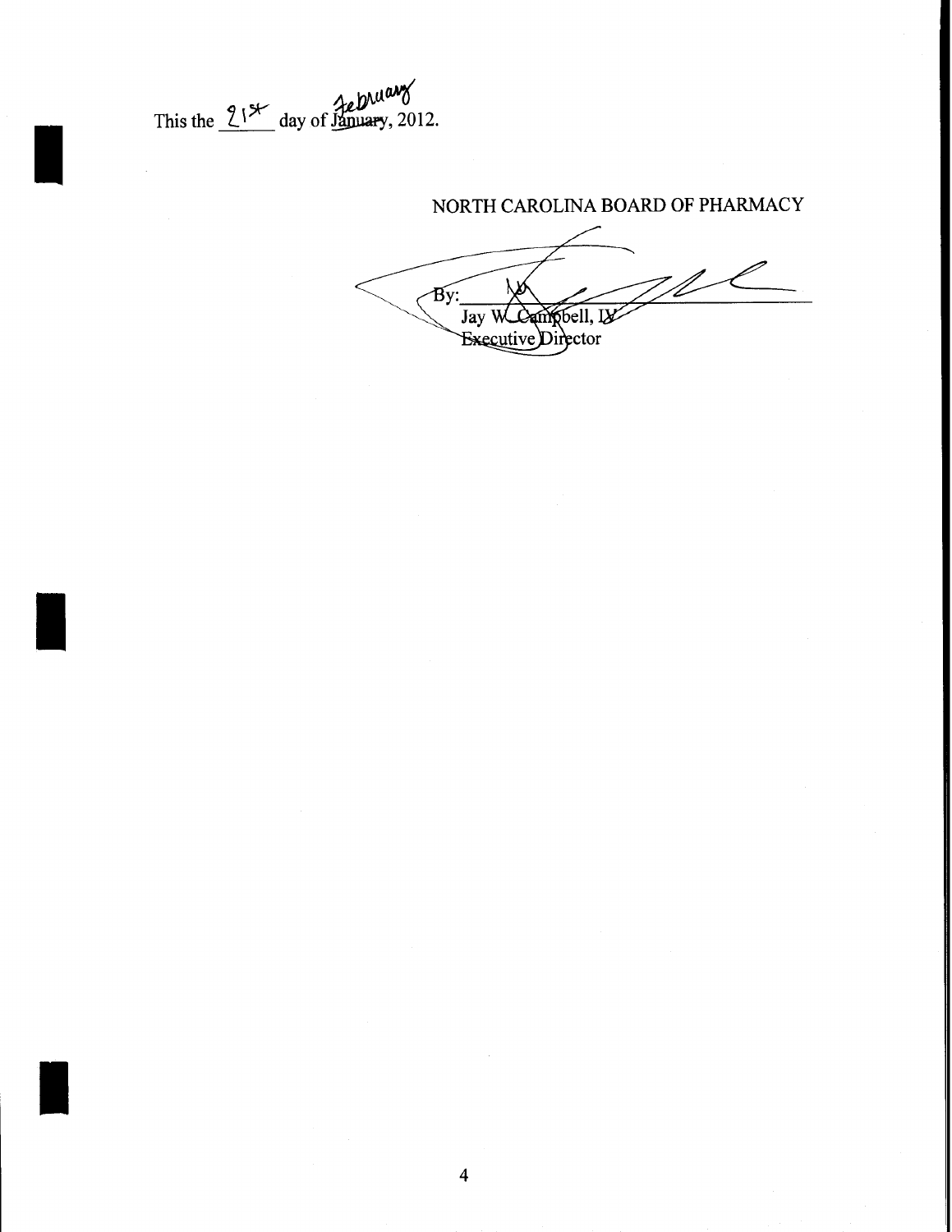Royal Palm Compounding Pharmacy has full knowledge that it has the right to a formal hearing, at which it would have the right to be represented at its expense by counsel, in this matter. The undersigned freely, knowingly and voluntarily waives such right by entering into this Final Consent Order. The undersigned understands and agrees that by entering into this Final Consent Order, it certifies that it has read the foregoing Final Consent Order and that it voluntarily consents to the terms and conditions set forth therein and relinquishes any right to judicial review of Board actions which may be taken concerning this matter. The undersigned further understands that should it violate the terms and conditions of this Final Consent Order, the Board may take additional disciplinary action. The undersigned understands and agrees that this Final Consent Order will not become effective unless and until approved by the Board. The undersigned understands that it has the right to have counsel of its choice review and advise it with respect to its rights and this Final Consent Order, and represents that it enters this Final Consent Order after consultation with its counsel or after knowingly and voluntarily choosing not to consult with counsel.

The undersigned certifies that its agent executing this Final Consent Order is duly authorized to accept the Final Consent Order on behalf of Royal Palm Compounding Pharmacy, and to bind the permit holder.

ACCEPTED AND CONSENTED TO BY:

ROYAL PALM COMPOUNDING PHARMACY (Permit No. 10543)

 $\mathscr{P}_n$  shelling Date 2-16-12

By: Mark Rubin

Title: Pres

STATE OF FLORIDA

# PALM BERHCOUNTY

I

I, the undersigned Notary Public of the County and State aforesaid, do hereby certify that personally appeared before me this day, and each acknowledged the due execution of the foregoing document:

Date: <u>2 | 11*e* | 1</u> 2



I

~ SU**ZANNE M. JORDAHL**<br>MY COMMISSION # DD 794690 **EXPIRES: October 4, 2012** Bonded Thru Budget Notary Services

Notary Public zahne m

My commission expires:  $10\frac{4}{12}$